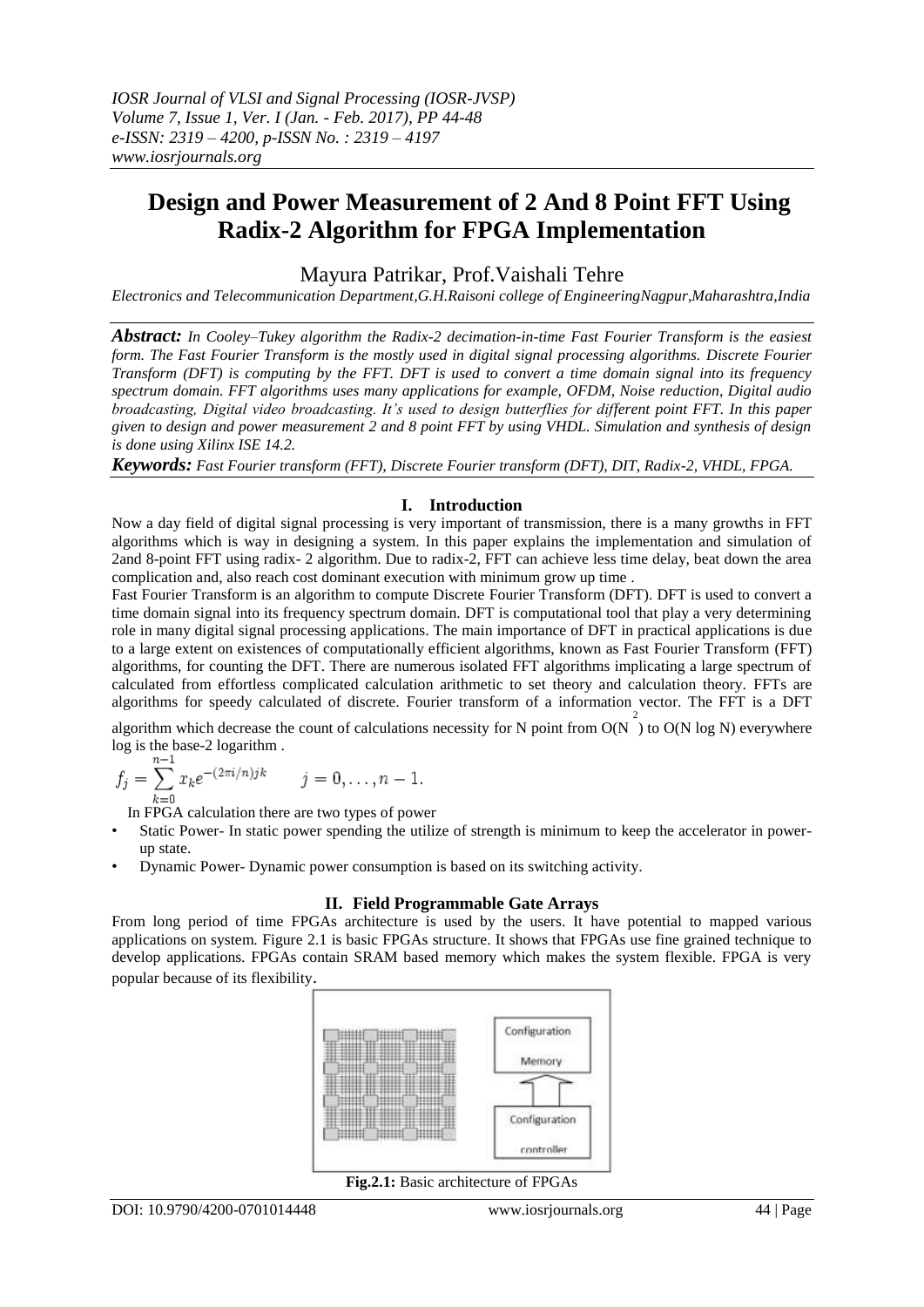### **III. Radix-2 Fast Fourier Transform Algorithm**

Radix-2 algorithms are the most widely used in FFT algorithms. While counting DFT, we every time compute N-point DFT. The calculation N can be component as,  $N=r_1, r_2, r_3, \ldots, r_v$  ---(a) Here r is a prime, Now if  $r_1=r_2=r_3=$  ……  $r_v=r$ We can write,  $N=r^{\nu}$  ----(b) Here r is denominated as radix (base) FFT algorithm and v is shows number of phases in FFT algorithm. Radix denotes base and if it's value is '2' then it is said as radix-2 FFT algorithm. put the value of  $r=2$ ,  $N=2^{\vee}$  ------(c) If we are computing 2 point DFT then  $N=2$  $2=2^{v}$  $V=1$ Therefore, designed for 2 point DFT, convenient are single stage of FFT Algorithm. If we are computing two point DFT then  $N=8$  $8=2^{\circ}$  $V=3$ Therefore, for 8 point DFT, convenient are 3 stages of FFT algorithm.

In [Fast Fourier transform](https://en.wikipedia.org/wiki/Fast_Fourier_transform) algorithms, a butterfly structure is a part of a calculation that jointly the outcome of compact [discrete Fourier transforms](https://en.wikipedia.org/wiki/Discrete_Fourier_transform) (DFTs) during a massive DFT, or conversely (demolition a massive DFT above during sub transforms). The title "butterfly" move nearer from a structure of the data-flow representation in radix-2 case, as detailed beneath. The before time event in imprint of the period is idea to be in a 1969 [MIT](https://en.wikipedia.org/wiki/Massachusetts_Institute_of_Technology) technical report. The similar formation may as well be establish in the [Viterbi algorithm,](https://en.wikipedia.org/wiki/Viterbi_algorithm) utilized for locating the very similarly series of mystic states. Twiddle factor fundamentally mentioned to the root of unity difficult multiplier continual in butterfly manipulations of cooley-Tukey FFT Algorithm. Twiddle factor can as well be applied for every information free multiplier continual in FFT.

#### **IV. Implementation of Dit-2 Point FFT Algorithm Using VHDL Code In Xilinx**

In several years hardware design language has become an integral part of the industry for designing of the low level as well as high level hardware design as it is the most compatible language hence is widely used by the venders due to its functionality of being interchangeable that it can be functioned as per the users choice it widely used for the efficient synthesis of the FPGA as its supports annexation of technology precise modules . In the below figure 4.1, find the 2 point FFT algorithm for radix-2.



**Fig.4.1:** Basic block of 2 point FFT

In the above figure 4.1 shown the two point FFT algorithm. This figure has two input and one twiddle factor. x and y are the inputs, w is twiddle factor, these are imaginary and real forms. A and B are output those are also imaginary and real forms. Which Collect all the input and twiddle forms write the code in VHDL and perform the operation in Xilinx 14.2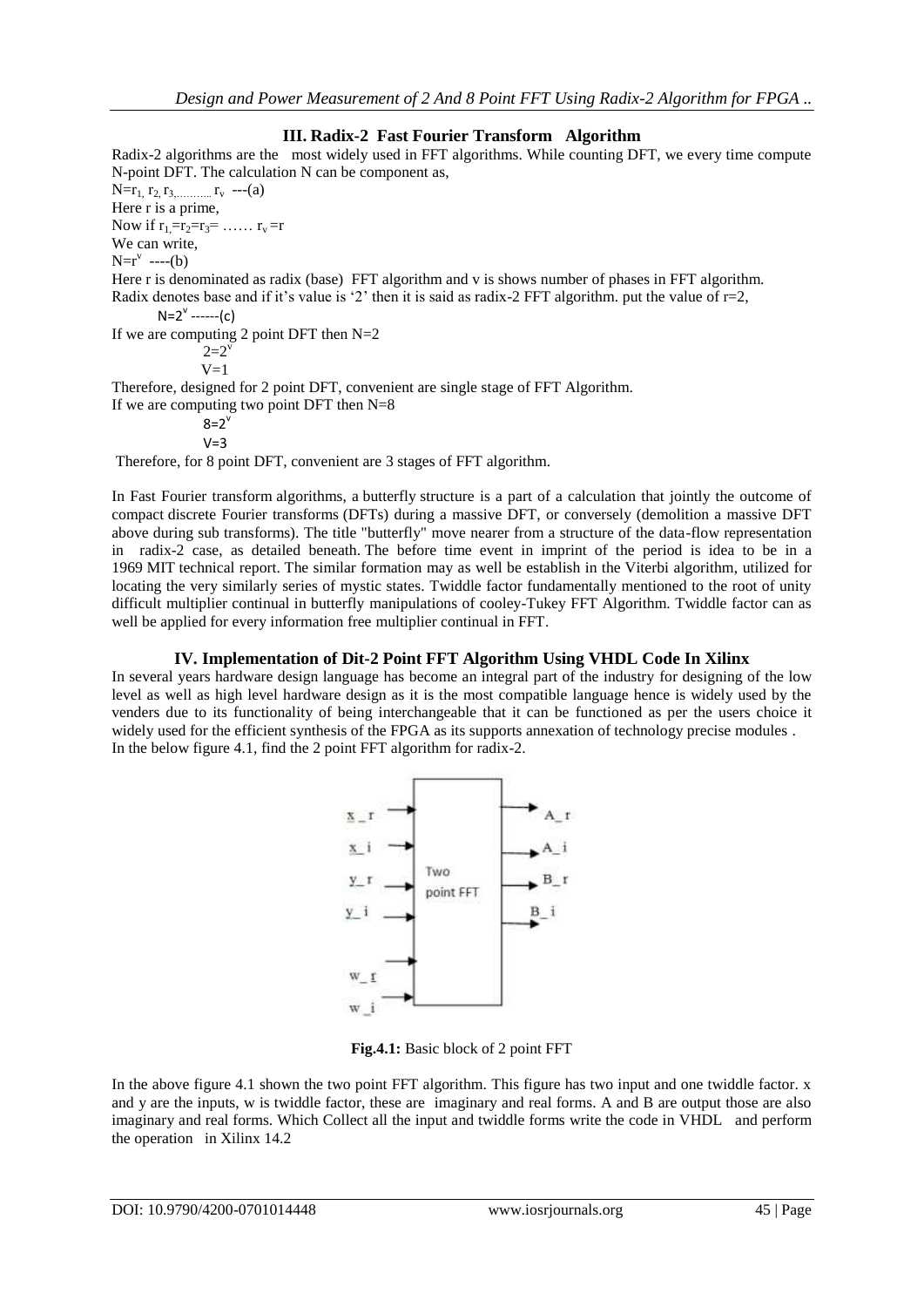# **V. Implementation of DIT 8 Point FFT Algorithm Using VHDL Code In Xilinx**

In this below figure shown the block diagram of 8point FFT algorithm for radix-2



 **Fig.5.2:** Internal structure of 8 point FFT Butterfly units

In the above figure 5.1 shows 8 point FFT algorithm in butterfly structure. This structure have three stages. In Fig.5.2shown the internal operation of three stages 8 point FFT algorithm. Depend on internal structure write the code in VHDL and perform the operation in XILINX 14.2 tools.

## **VI. Simulation And Results**

The RTL block thus acquired for the DIT domain by using radix-2 ,2 point FFT algorithm RTL view is shown fig.6.1 and simulation result shown in figure 6.2.



Fig.6.1: RTL View of 2 point FFT

| Name           | <b><i><u>Value</u></i></b> | $830 =$          |
|----------------|----------------------------|------------------|
| t (70)         | 00080110                   | 0000130          |
| 1.0年           | 00000140                   | 00000100         |
| t (72)         | 00000010                   | 00000010         |
| 1.070          | 00050081                   | 00000001         |
| W(75)          | 00000001                   | 00000001         |
| $W = 17.0$     | 00000030                   | 00000000         |
| a.(73)         | DOOE1010                   | 00001110         |
| + (7.0)        | 00000011                   | 00000011         |
| b.(7年)         | tootooit                   | 00000030         |
| b (7:0)        | 00000051                   | 0000001          |
| product 1/1507 |                            | 0000000000000100 |
| product 2150   | 0000000000000              | 000000000000001  |

**Fig.6.2:** simulation result of 2 point FFT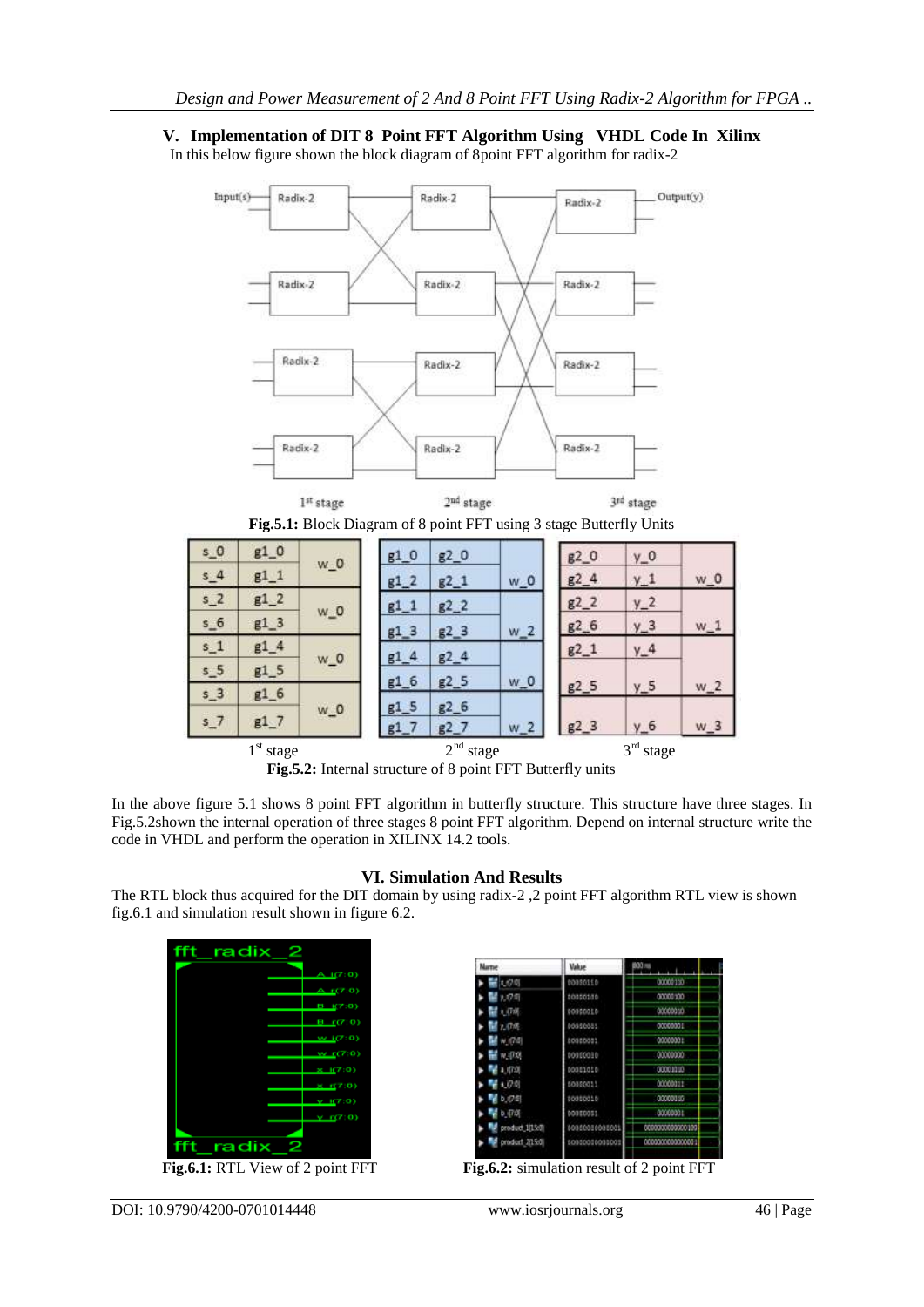The RTL block thus acquired for the DIT domain by using radix-2 ,8 point FFT algorithm is demonstrate fig.6.3 and Internal Architecture of 8 point FFT butterfly component shown in figure 6.4.





 **Fig.6.3:** RTL View of 8 point FFT **Fig.6.4:** Internal Architecture of 8 point FFT

## **VII. Power Result**

The power result shows the overall power performance of 2 and 8 point FFT algorithm. Table shows the static and dynamic power results of 2 and 8 point FFT algorithm.

| <b>FFT</b> Length | <b>Static Power</b> | <b>Dynamic Power</b> | <b>Total Power</b> |
|-------------------|---------------------|----------------------|--------------------|
| 2 point           | 0.020w              | 0.013w               | 0.033w             |
| 8 point           | 0.449w              | 0.160w               | 0.609w             |

**Table:** Power results of FFTS

#### **VIII. Conclusion**

In this paper we have designed 2 and 8 point FFT design using Radix-2algorithm and their simulation and synthesis are finished in VHDL using Xilinx 14.2 tool. This work demonstrate the design of 2 and 8 bit radix-2 DIT FFT is implemented in the FPGA .

The simulation of 2 bit radix-2 FFT is finished and outcome is received in Isim window. The power result of 2 bit and 8 bit radix-2 FFT are done and outcomes acquired in Xilinx XPower Analyzer, we have got two types power first static power and dynamic power.

#### **Acknowledgements**

First and foremost, I would like to thank God for blessing me with enthusiasm, courage, knowledge and energy to help me finish my project. I am thankful to my project supervisor Prof. Vaishali A. Tehre, with a heartfelt gratitude for the valuable and persistent guidance given by her through formal information, discussion, support and timely inspiration. She not only encouraged me throughout this venture but also took great pains in going through the project carefully and suggested corrections, which greatly improved the quality of project.

#### **References**

- [1]. Harpreet Kaur , Tarandip Singh ‗Design and Simulation of 32-Point FFT Using Mixed Radix Algorithm for FPGA Implementation International Journal of Engineering Trends and Applications (IJETA) – Volume 2 Issue 3, May-June 2015.
- [2]. Remya Ramachandran, Vanmathi.k"simulation of radix-2 fast fourier transform using Xilinx" Remya Ramachandran et al. / International Journal of Computer Science Engineering (IJCSE) ISSN

[3]. Waqar Hussain, Tapani Ahonen, Roberto Airoldi, Jari Nurmi "Energy and Power Estimation of Coarse-Grain Reconfigurable Array based Fast Fourier Transform Accelerators" 2012 - ieeexplore.ieee.org

- [4]. Prof.Vaishali Tehre Pooja pantwane "Low power coarse grain architecture for SoC" International conference on Quality upgradating in engineering ,science & Technology (ICQUEST-2016).
- [5]. Alan V. Oppenheim, Ronald W. Schafer, and John R. Buck, Discrete-Time Signal Processing, 2nd edition (Upper Saddle River, NJ: Prentice Hall, 1989)

[6]. [Jump up^](https://en.wikipedia.org/wiki/Butterfly_diagram#cite_ref-2) C. J. Weinstein (1969-11-21). [Quantization Effects in Digital Filters](http://www.dtic.mil/cgi-bin/GetTRDoc?AD=AD0706862) (Report). [MIT Lincoln Laboratory.](https://en.wikipedia.org/wiki/MIT_Lincoln_Laboratory) p. 42. Retrieved 2015-02-10. This computation, referred to as a 'butterfly'

[7]. [Jump up^](https://en.wikipedia.org/wiki/Butterfly_diagram#cite_ref-3) [Cipra, Barry A.](https://en.wikipedia.org/wiki/Barry_A._Cipra) (2012-06-04). ["FFT and Butterfly Diagram".](http://mathoverflow.net/a/98804) mathoverflow.net. Retrieved 2015-02-10.